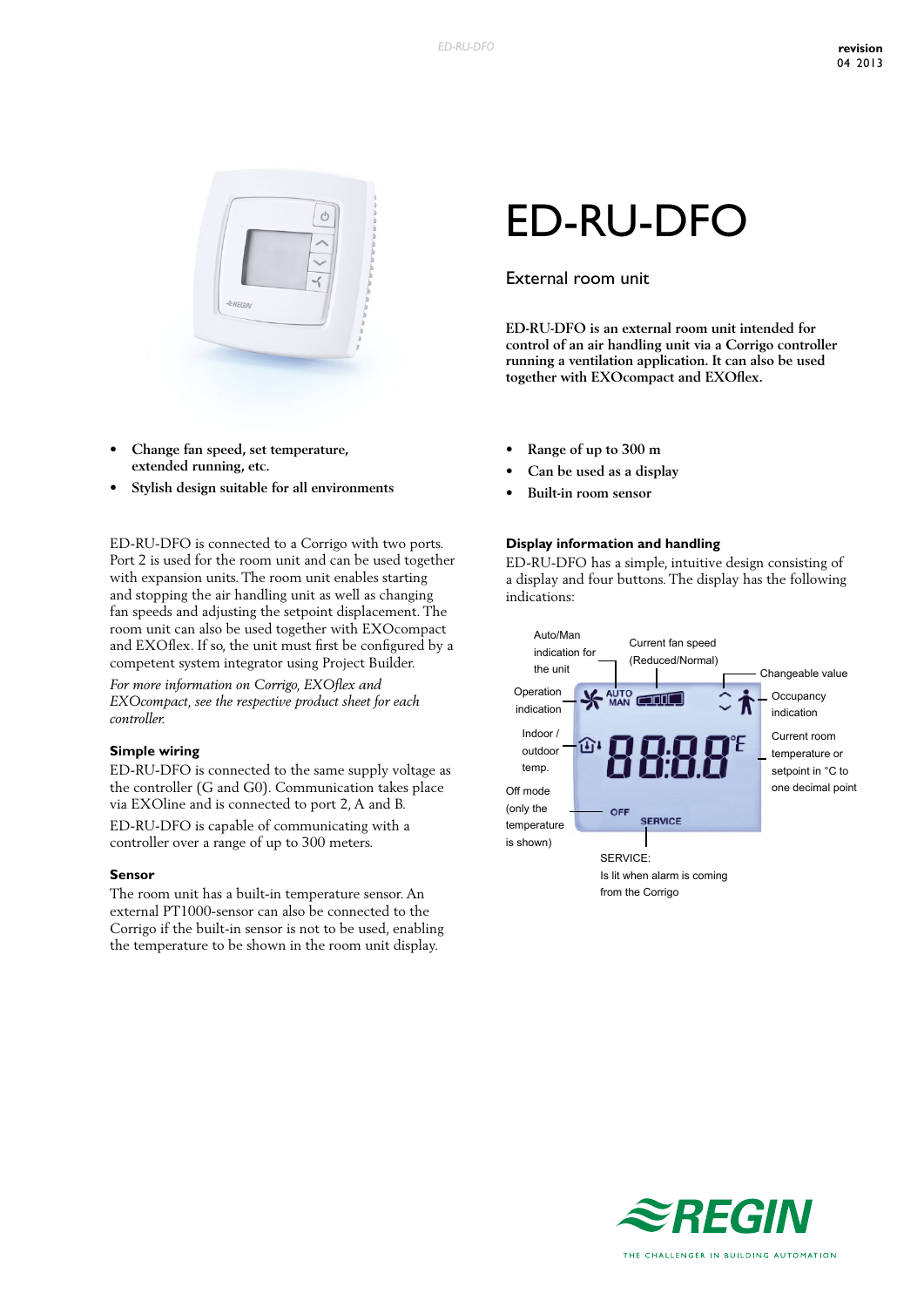The display is handled using the buttons on the room unit:



### **On/Off button**

The function of the On/Off button can be configured using the software E tool©.

#### **Increase/Decrease buttons**

Pressing the increase or decrease buttons will adjust the setpoint up or down. The maximum permitted adjustment is settable.

Depending on the control mode of the Corrigo, the appropriate setpoint will be adjusted. In control mode constant supply air control, the supply air setpoint will be adjusted. In room cascade, the room setpoint will be adjusted. During extract air cascade, the extract air setpoint will be adjusted.

#### **Fan button**

The fan button is used to set the fan speed. The display contains a comprehensive fan diagram consisting of four segments. Pressing the fan button will step through the fan levels as follows:

| MAN <sub>0</sub> | No segment is lit, air handling unit<br>is deactivated.  |
|------------------|----------------------------------------------------------|
| <b>MAN II</b>    | Two segments are lit, the unit runs in<br>reduced speed. |
| <b>MAN IIII</b>  | All segments are lit, the unit runs in<br>normal speed.  |
| <b>AUTO</b>      | All segments are lit, the unit runs in<br>auto mode.     |

#### **Simple configuration using E tool©**



E tool© is a PC-based program that makes it possible to configure and supervise the settings of a room unit via a comprehensive user interface. E tool© can be used to configure the following options for ED-RU-DFO:

#### **The desired contents of the display**

- Room temperature from the built-in sensor of the display
- Room temperature connected to the Corrigo
- Outdoor temperature
- Supply air temperature
- Extract air temperature

# **The function of the On/Off button**

- **• No function** Pressing the button has no effect
- **• On/off -** The button can be used to turn the unit off or place it in auto mode
- **• On/off/extended running** The button can be used to turn the unit off or to force it to run in normal speed for a settable duration, after which it will enter auto mode.

#### **Additional features**

- Settable time for extended running
- Configurable setpoint adjustment (min./max.)
- View/apply setpoint adjustment

E tool© can be downloaded free of charge from Regin's website www.regin.se.